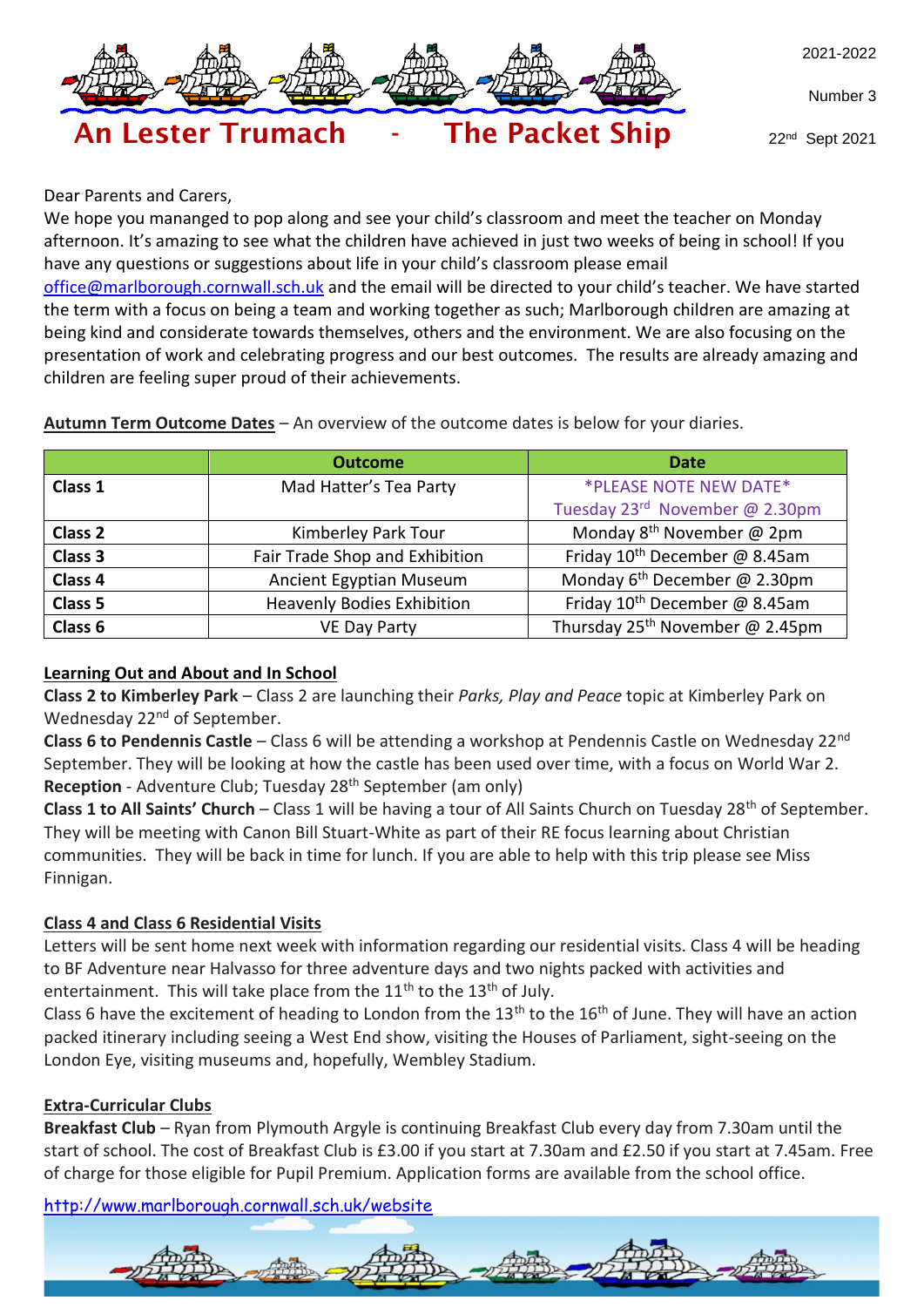**Specific Instrument Lessons** – Cornwall Music Service Trust currently offer music tuition for recorder, flute, clarinet, oboe, saxophone, bassoon, violin, guitar and keyboard players. If you would like your child to start music lessons with CMST please ask at the office for further information and a form.

**Clubs** –There is a charge for some of the clubs this term. If your child is in receipt of Pupil Premium funding, clubs are free of charge. Please email the office to book a place.

**Plymouth Argyle Multisports** – If your child is taking part in multisports club they should bring their PE Kits in to school and change at the end of the school day. Class teachers will take the children to meet with the coaches. Participants should be collected from the front of the school.

### **Christmas!**

As we have not been able to take the children to a theatre for a year and a half we have booked for *THE WHOLE SCHOOL* to see Cinderella at the Hall for Cornwall on Tuesday 7<sup>th</sup> of December! We will be travelling by coach, having our packed lunch in the HfC and then watching the magical Christmas Show. Children will be able to be collected from school at 5pm. The cost per pupil is £17.50 and we will be adding this to ParentPay accounts this week.

### **School Field**

Sadly, our new rugby and football goal was broken at some point over the weekend. This has been reported to the police and, hopefully, we will be able to claim the money back on insurance. If you see any anti-social behaviour around the school grounds out of hours please phone 101. Phone 999 if you feel the incident could lead to danger.

# **SPONSORED CYCLE RIDE AT FALMOUTH RUGBY CLUB - This Friday!!**

### **Where:** Falmouth Rugby Club

**Why:** a fun, rewarding challenge for the kids, with all the proceeds going to support the school.

**The Aim:** to cycle, scoot, tricycle, unicycle as many laps of the Rec as possible.

To get sponsorship from friends, family, neighbours, girlfriend's dog, etc.

It promises to be a great day and raise much needed funds for the school.

If you are interested in helping please email kellykonik@gmail.com or the mariners.

- Arrive any time after 2:15 to cycle/scoot/skate/unicycle as many laps as you can. Last lap to be completed by 5pm.
- All sponsorship forms and money to be in by 5th October.
- Wear Packet Ship PE T-shirt. Bring your helmet and water bottle and come to the registration desk when you arrive to get instructions and your bike number.
- Participation souvenir for all who take part, plus 10% off at Penmere Fish and Chip shop for a post cycle dinner which can be brought back to the rugby club to enjoy.
- Competition for Packet Ship with the most total laps.
- Cake, tea and lolly stall and a raffle with amazing prizes. (If you can't attend the event please support it by buying some raffle tickets which are available outside school at drop off and pick up.)
- Minor bike repair station.
- Possible guest appearance by members of Cornwall's own pro cycling team Saint Piran!

## **Mariners' Updates**

Huge thanks to everyone that donated to the Mariners led *Money for Marlborough* crowd funder campaign at the end of the summer term. We raised a whopping **£3340** through the campaign and every penny will be going directly to fund curriculum enhancement activities at school for your children this year. A special word of thanks to Lakemans' for their generous contribution. Activities that will be supported through this funding this term include Class 6's Pendennis Castle Workshop, Screech Owl Sanctuary Vist, the Space Dome adventure, Hall for Cornwall arts development in school and Trebah

<http://www.marlborough.cornwall.sch.uk/website>